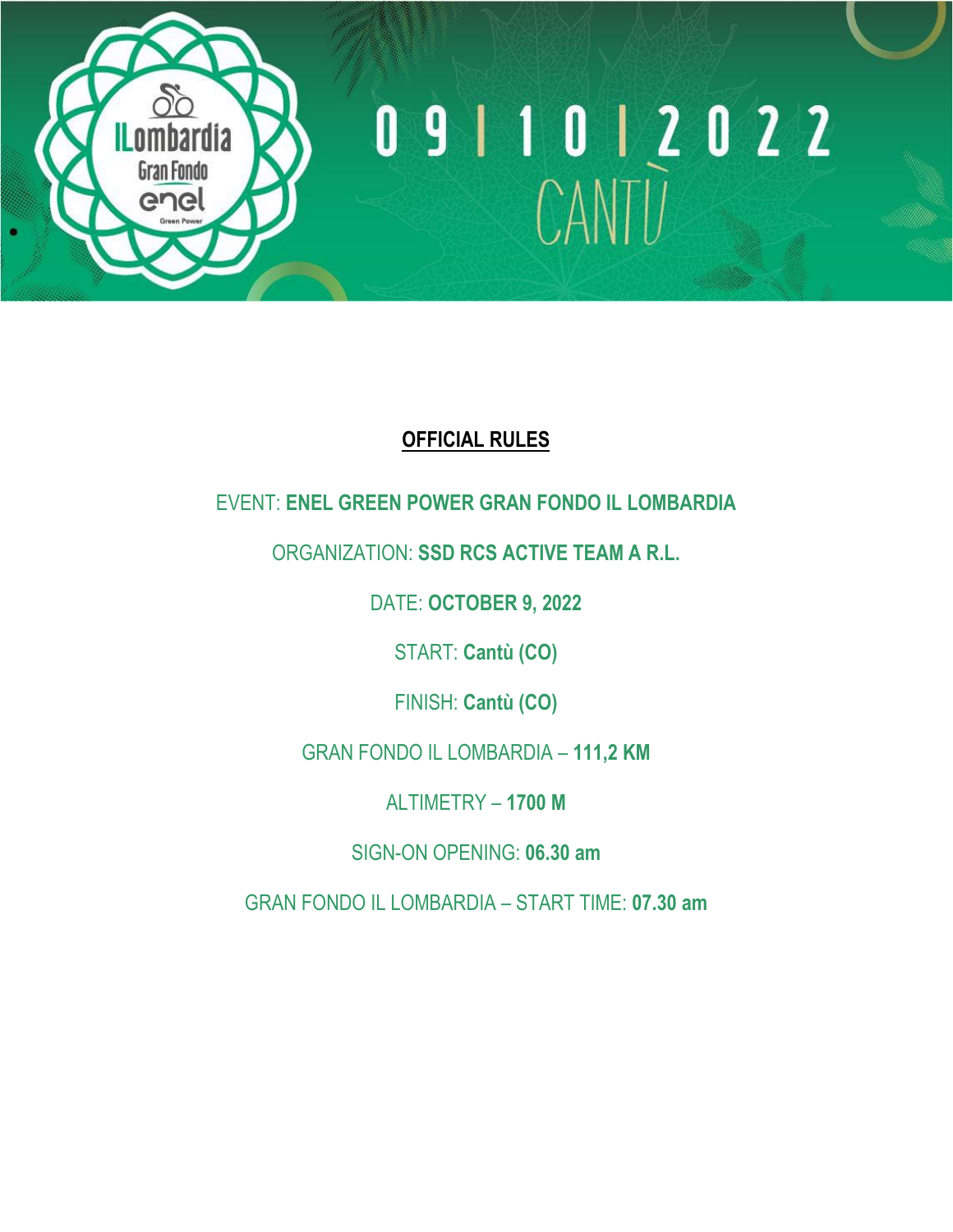

# 9 1 1 0 1 2 0 2 2

#### Participation

Gran Fondo Il Lombardia is open to all the F.C.I. members aged 19 on the race day. There are no limits in participation for the M8 category as long as with a valid membership card or sport medical certificate and daily membership card.

GF Il Lombardia is open to all the F.C.I. members and the Sport Promotion Bodies members that have signed the convention with F.C.I. for the year 2022\* with a sport-medical certificate attesting the health conditions to practice competitive cycling and foreign amateur racing cyclists with their Federation regular 2022 membership card (a valid UCI license released from their National Cycling Federation) and the SPORT MEDICAL CERTIFICATE in the English language (CYCLING ONLY), link for download<https://bit.ly/3LJabod>

The Event is also open to all the amateur racing cyclists. For those who do not have a membership card, a € 10,00 one-day F.C.I. card will be issued. It covers the insurance for 'third-party liability' during the Event. For this card to be issued the participants need to SUBMIT THE SPORT-MEDICAL CERTIFICATE (ONLY in the English language and only for Cycling)

\* For the year 2022, please refer to the new guidelines of February 4, 2022 by the F.C.I. The list of all the other Sport Promotion Bodies of whom the members need to present the Bike Card together with their membership card is available here <https://bit.ly/2QlzEdg>

The event is by invitation and the organizing committee may at any time and at its sole discretion decide whether to accept the registration or to exclude a member from the event if it could damage the image of the event.

#### Medical Certificate

The participation to the event is possible only when the following is fulfilled:

- F.C.I. members and the Sport Promotion Bodies members: sport-medical certificate attesting the health conditions to practice competitive cycling (only Cycling, no other sports as triathlon, duathlon, athletics and so on)
- For participants whom are resident in Italy but are not FCI members or Sport Promotion Bodies members: certificate for the practice of sporting activity of particular and high cardiovascular intensity (according to the Decree D.M. del 24.04.2013)
- For participants whom are foreign residents: sport-medical certificate attesting the health conditions to practice competitive cycling in the English language from home country – link for download <https://bit.ly/3LJabod>

The ownership of a membership card can be alternative to the verification of the possess of the medical certificate only in case the membership card has the logo DataHealth together with the date of validity of the medical certificate for professional cycling.

#### Ex Professional Athletes (elite with contract), elite and under23

Professional athletes, elite (men and women) and under 23, are admitted exclusively for promotional purposes with the authorization of the sports club to which they belong to be shown to the Jury, they will not be able to participate in any way in the ranking. According to the New Rules as of 04/02/2022, athletes who have been registered as the Professional, Elite, Under 23, Elite Women, Under 23 categories, in the two years following their last membership in the category, amateur cycle members can participate but are excluded from the category rankings, they can only be included in the absolute ranking with the indication "cat. ASS ".

#### Doping

In case of being tested positive during the anti-doping controls carried out at the Gran Fondo Il Lombardia, or in case of being tested positive in the 6 (six) months following it, the Organization reserves the right to ask for the compensation from the participant for the severe damages caused to the image of the event, requesting an amount of € 25,000.00 (twenty-five thousand/00 euros) to cover the damages. If the participant belongs to a sport association, the latter will be jointly obliged to pay the sanction. The sum of money will be used to promote youth sport practice.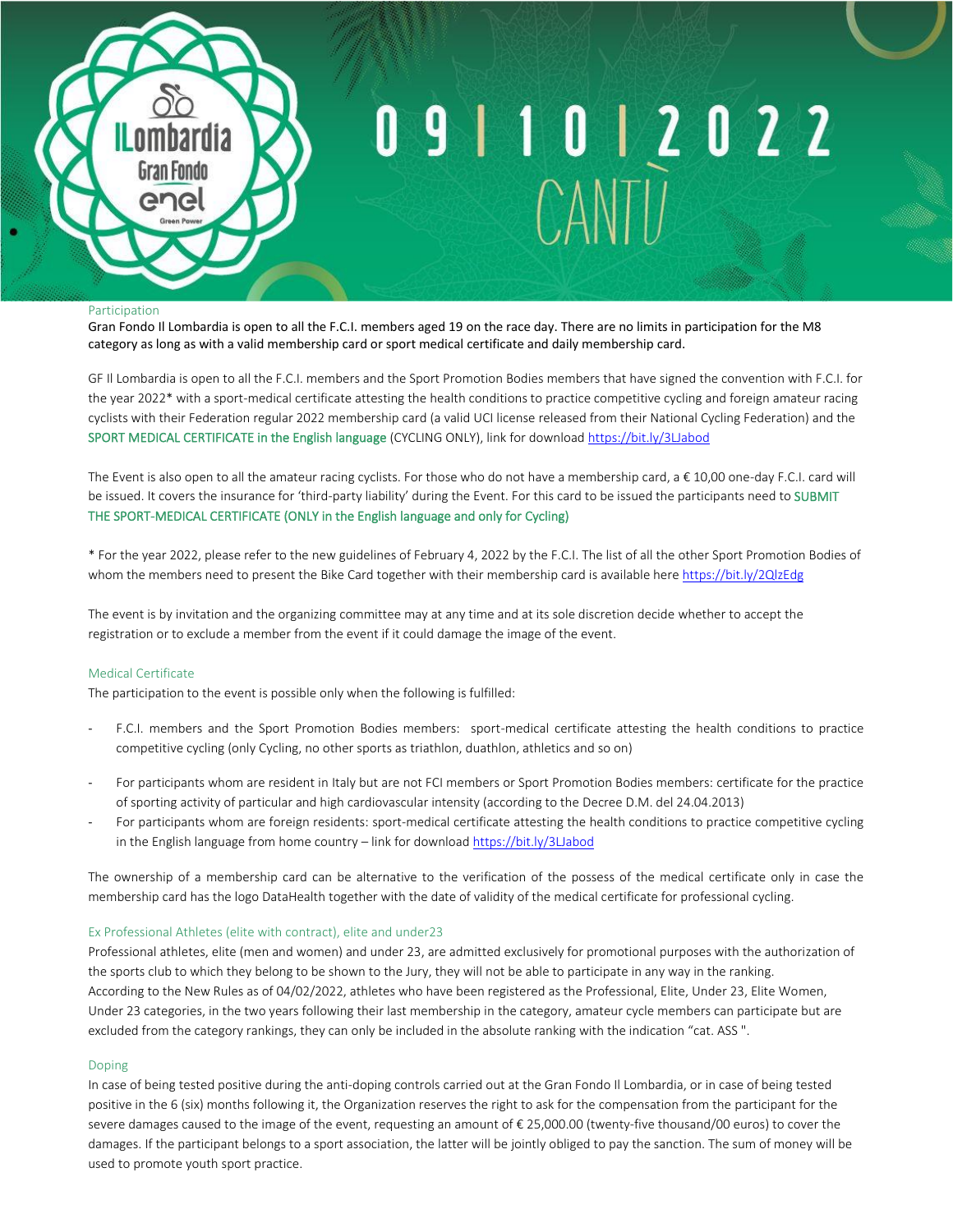

# 9 1 1 0 1 2 0 2 2

#### Entry Fee

The registration to Gran Fondo Il Lombardia 2022 will open on May 9, 2022 at 3 PM

| <b>GRAN FONDO IL LOMBARDIA</b> |                 |            |
|--------------------------------|-----------------|------------|
| From registration              | To registration | Entry Fee* |
|                                | 500             | € 60,00    |
| 501                            | 1500            | € 65,00    |
| 1501                           | 2500            | € 70,00    |

\*Only Online registration o[n https://gfilombardia.it/](https://gfilombardia.it/)

The entry fee includes

- ✓ the race number
- ✓ the official jersey
- $\checkmark$  the official race bag
- $\checkmark$  breakdown assistance (spares are not included),
- $\checkmark$  medical care during the race,
- $\checkmark$  feeding points along the route,
- ✓ broom wagon service
- ✓ pasta party

#### THE ENTRY FEE CANNOT BE REDUCED OR REIMBURSED

#### Entry Submission

Online with credit card, direct bank transfer or Satispay on the website https://api.endu.net/r/j/71559. It will be possible to buy the daily license online during the registration process to avoid long queues at the start number pick up.

#### ONLINE REGISTRATION WILL CLOSE ON OCTOBER 2, 2022 AT MIDNIGHT

The organization reserves the right to close the registration at any time

Race number collection and membership card check Saturday October 8, 2022 from 09.30 AM to 07.00 PM, it will not be possible to collect the race numbers on race day.

Any uncollected race kit will not be sent home

#### Entry fee repayment

If the entrant does not participate in the Event, the paid fee will not be reimbursed. If the entrant cannot participate and communicates it by email to [granfondo@rcs.it](mailto:granfondo@rcs.it) within midnight of SEPTEMBER 18, 2022, the entry will remain valid only for the year following the renunciation and will guarantee the starting position based on the 2022 entry fee. Before the 2023 registration opening, the participants will receive instructions on how to pay the adjustment fee and confirm the 2023 entry. If the entrant does not participate in the Event, the paid fee will not be reimbursed.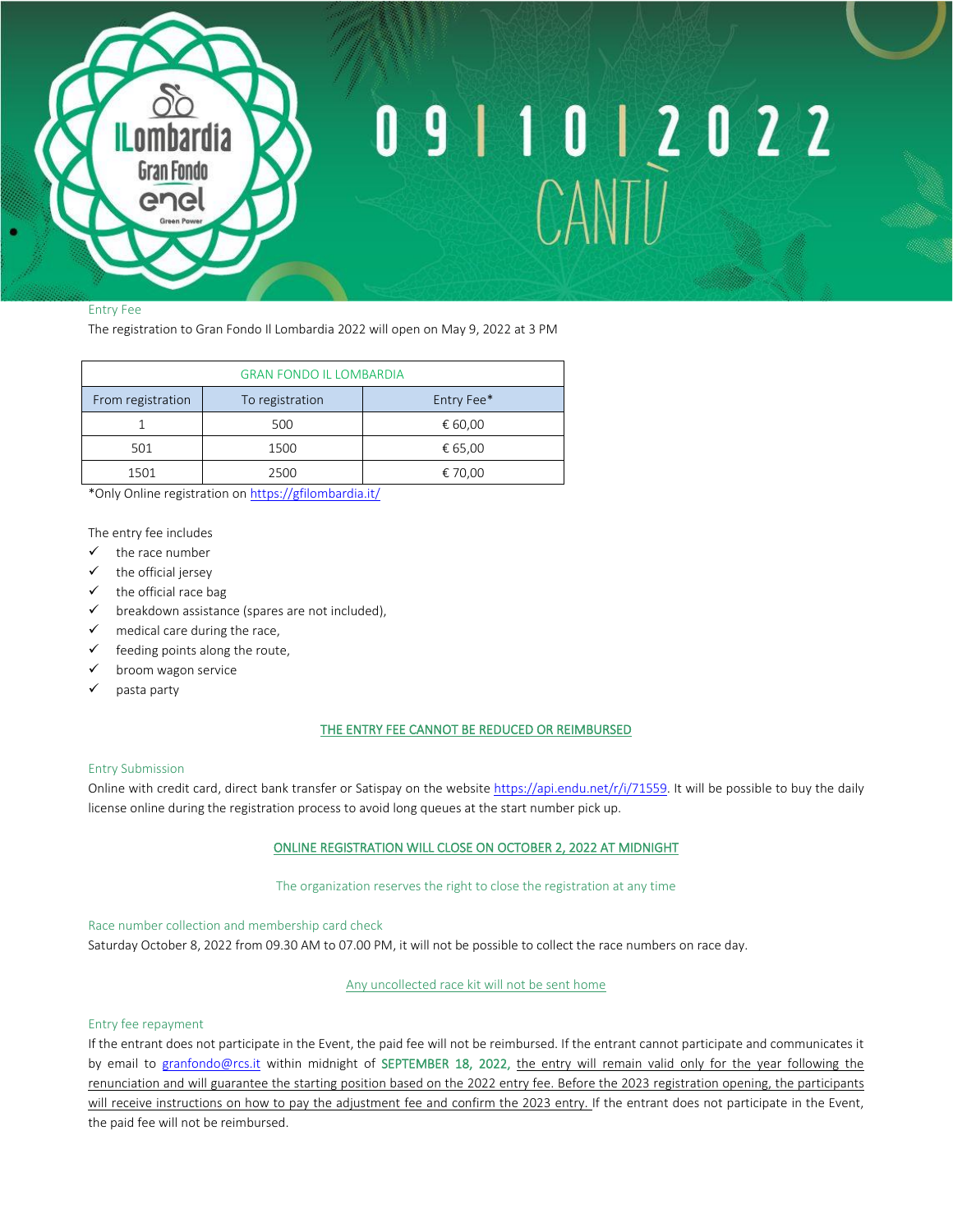

### 9 1 0 1 2 0 2 2

#### Substitution of entries

Any substitution between athletes is admitted only until SEPTEMBER 18, 2022 by writing an email to [granfondo@rcs.it.](mailto:granfondo@rcs.it) In this case an extra fee of  $\epsilon$  20,00 is required to pay the administration expenses.

#### Starting Grids

Starting Grids will be set up looking at the registration date and 2021 race results. The organization will immediately disqualify those who are not following their number order without previous authorization by the Organization.

#### Rights and Obligations

The entrant can freely choose the course that suits him/her best during the sport Event by respecting the check points placed along the routes. If any check point is skipped, the entrant will be excluded from the general classification.

#### Gran Fondo Il Lombardia is an Agonistic/Competitive/Amateur racing cycling event.

Therefore, the strict respect and observance of the Highway Code is to be applied.

#### THE RIDERS WHO WILL BE OVERTAKEN BY THE "END OF THE CYCLING RACE" VEHICLE WILL CONTINUE THE EVENT AS AMATEUR RACING CYCLISTS, KEEPING THEIR BODY NUMBER ON THEIR BACK.

It is mandatory to have the frame number clearly fastened on the handlebar and not rolled around the frame and to wear the body number, both given by the Organization. These numbers cannot be changed in size. It is mandatory to wear the type-approved hard helmet fastened during the entire race. To protect the environment, it is absolutely forbidden to jettison any kind of waste along the route and it is mandatory to deposit it in the specially provided containers placed near the feeding zones and/or at the finish. Whoever is found breaching this rule by the Organization personnel and/or the race commissaries will be disqualified.

#### Check Points

Start, along the route, Finish

#### Timekeeping

Gran Fondo Il Lombardia uses the Official Timer MySDAM with a technology based on the use of "chips". Every participant must have a valid personal chip or a one-day chip for hire. Information and use conditions about the chips are posted on the MySDAM website. The absence or the incorrect use of the chip will prevent the entrant from being part of the classification and from having his/her race time.

#### Time limit

7 hours – by 02.30 P.M. of October 9, 2022.

#### Awards ceremony

From 12:00 pm (only the course with Muro del Sormano)

#### Awards to:

- $\checkmark$  the top three (3) men classified, and the top three (3) women classified
- $\checkmark$  the first of each male and female age category
- $\checkmark$  on Saturday the three (3) sport groups with most registered participants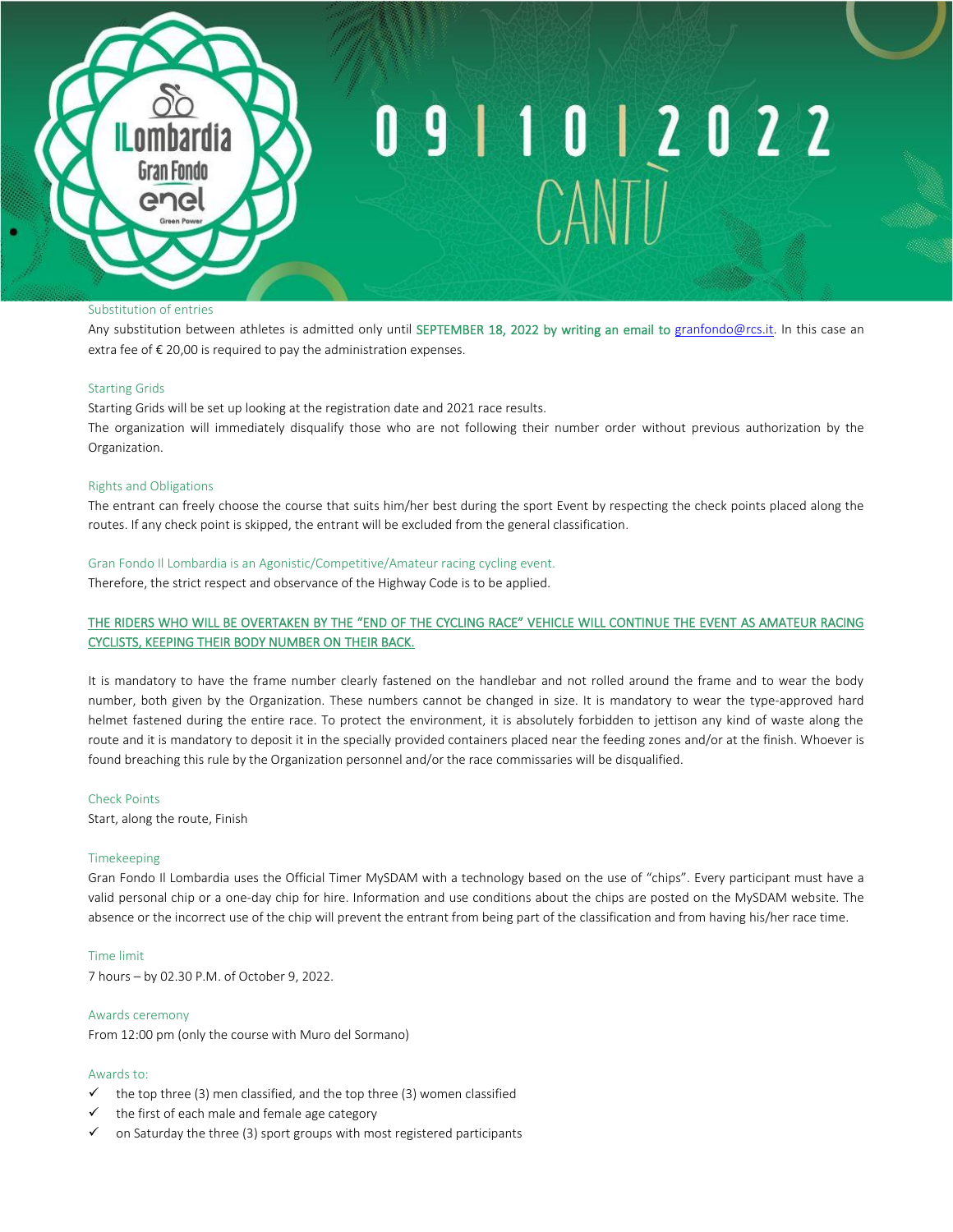

## 9 | 1 0 | 2 0 2 2

The prizes of the overall category are not cumulative with the age group category prizes. The prizes will be awarded only to those present. Any other prizes will be communicated at the start.

Uncollected prizes will not be sent home.

#### Classification

The classification will be published in the press and posted in the Event website.

#### Team Classification

The team classification will be drawn depending on the number of participants who will regularly take the start.

#### Hard helmet

Mandatory

#### Medical care

Following ambulances, doctor's cars and motorcycles, doctors and qualified paramedical personnel.

#### Breakdown assistance

Following neutral support cars and motorcycles, and several mechanical support service points placed along the route.

#### Private assistance

Any following private assistance is forbidden during the race, under penalty of disqualification. Feeding is allowed in the feeding points made available by the Organization (feeding zones).

#### Radio Assistance

Along the route and at the finish.

Feeding zones 2 Along the route

#### Cancellation of the Event

If, due to circumstances beyond the Organization's control, the event will not take place, the entry fee is not going to be reimbursed.

#### Mandatory equipment of the riders

At the start sign-on the riders participating in the Grand Fondo races are compulsorily to be equipped at least with:

- $\checkmark$  a kit to remove a tire / tubular tire, a spare inner tube (or tubular tire);
- $\checkmark$  a pump (or a tire fix can) to inflate the wheels;
- ✓ a water-bottle.
- ✓ Moreover, all the participants, during the entire course of the race, are to wear a type-approved hard helmet and carry both the frame number and the body number legible.

#### **Complains**

Any complaints must be received by the Jury under the regulatory terms accompanied by the tax provided by the F.C.I.